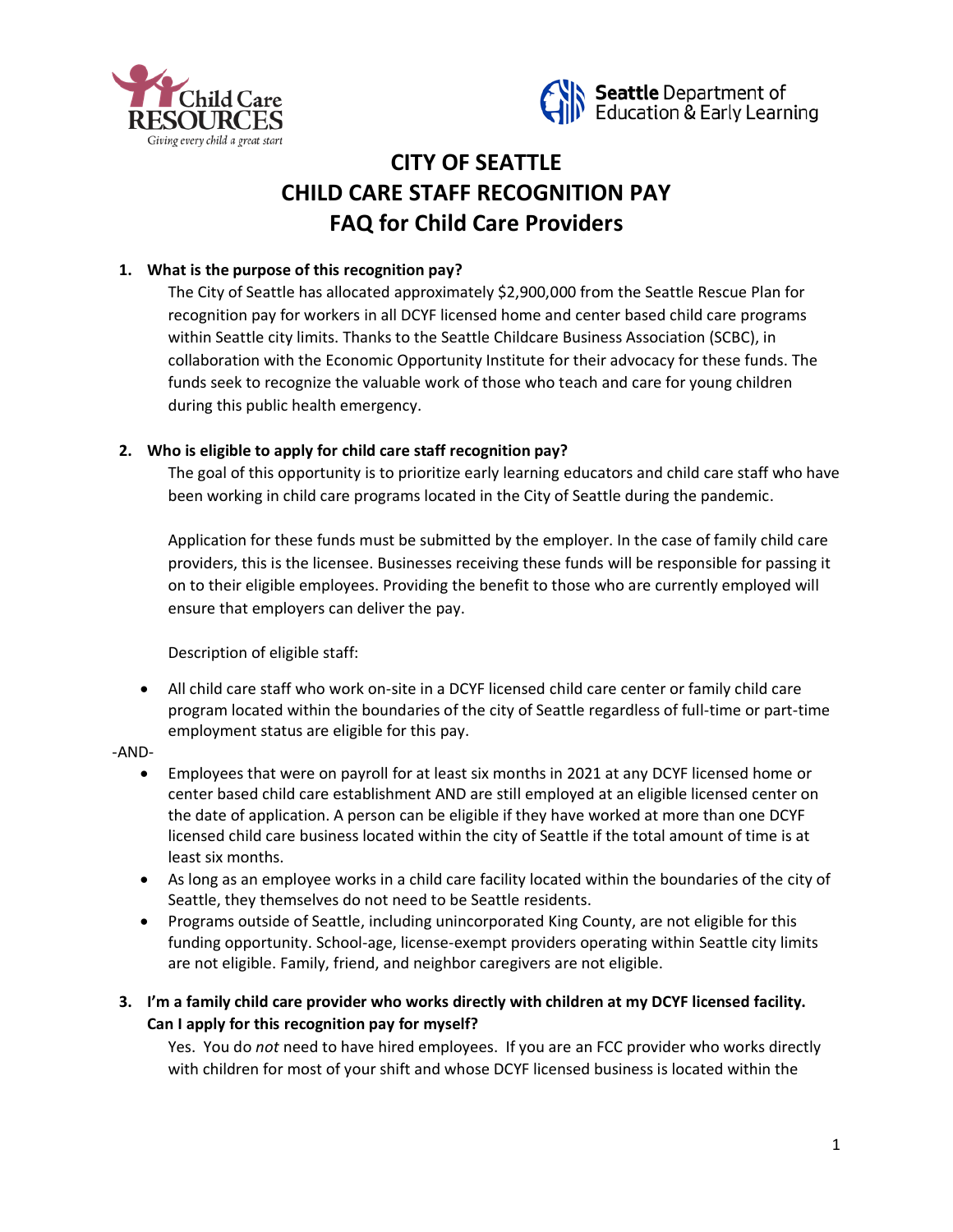



boundaries of the city of Seattle, you may count yourself as an eligible worker if you also meet the six month criteria outlined above.

**4. As a licensed family child care or center based provider, do I have to be open and serving children to qualify for this grant?**

Yes, you must be currently open and accepting children. Your program should have enrolled and served at least one child within the last six months of this year.

### **5. What are the grant amounts?**

Each child care worker will receive the same amount. The total amount awarded for recognition pay per licensed child care worker will depend on the total number of eligible employees identified by applicants.

#### **6. Are these grants competitive?**

No, grants are non-competitive.

**7. Is a provider required to serve families accessing the Working Connections Child Care state subsidy or enrolled in the Child Care Assistance Program (CCAP) to be eligible?**

No. Any DCYF licensed child care provider within Seattle city limits can apply, whether or not they receive Working Connections Child Care (WCCC) or Child Care Assistance Program (CCAP) subsidies.

### **8. Is a provider required to be enrolled in Early Achievers?**

No. Any DCYF-licensed child care provider within Seattle city limits can apply.

### **9. What can these funds be used for?**

To receive funds, providers are required to sign an agreement with the City of Seattle. Funds must be paid directly to their eligible employees. *Providers will be required to keep records regarding the use of the funds and to provide the records to the City if requested.*

This recognition pay carries no restrictions regarding how employees can use the funds.

#### **10. Will the grants be given in full?**

The full grant amount will be awarded up front, after the application is approved. Providers will be paid by EFT or check to the mailing address listed on the grant application. Payments made to providers will be sent out between October 25 – November 30, 2021.

#### **11. When do I have to pass these funds to my staff?**

Pay must be distributed to employees by the next two payroll period following the receipt of funds by the provider, preferably by December 31, 2021.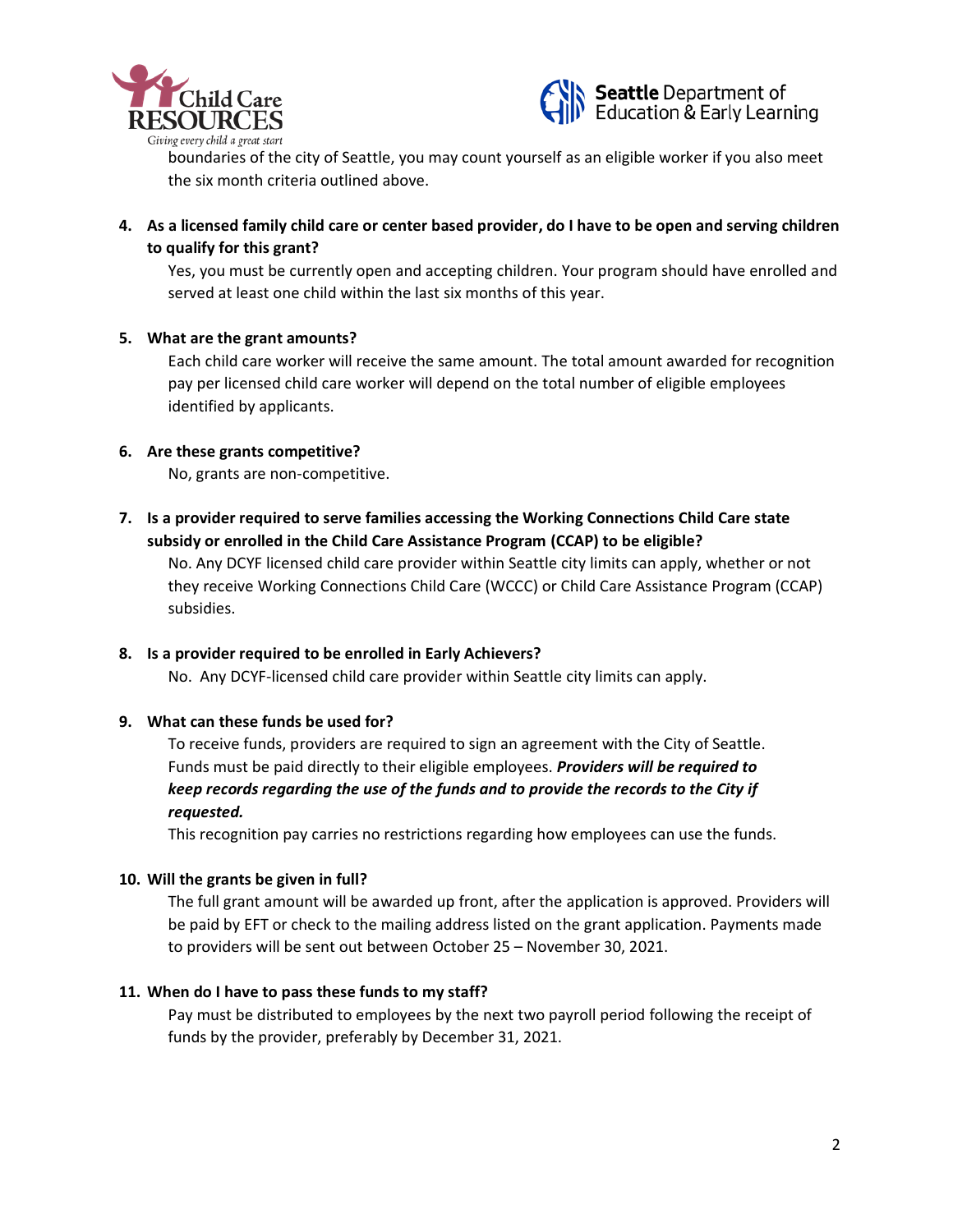



# **12. If I am an agency that has multiple licensed child care sites in Seattle, do I need to submit separate applications for each site?**

Yes. Programs will list their business name and DCYF license ID # as part of the application. Each application must have a unique DCYF license ID number.

### **13. What documentation will I need to submit?**

After notification of award, you will need to submit a Washington State business license with Unified Business Identifier (UBI) or DCYF child care license and a completed and signed W-9. Approved providers will also be required to sign a binding agreement with the City of Seattle, which will be sent through DocuSign.

### **14. Are the grant funds taxable?**

Grant funds are considered income. For purposes of taxes, grants should be treated similarly to other income received by your business.

Providers can hold back up to 15% of the funds allotted to cover business expenses of passing on these funds to their employees for any related taxes and/or administrative fees. The remaining balance must be passed on directly to your employees. Please know any payroll withholdings may further reduce final compensation amounts to individual employees.

For example, let's say that your agency claimed 20 people on your application, and you received \$5,000. Your agency is allowed to hold back up to 15% (in this example, that would be \$750) to cover any taxes or administrative costs of passing this onto your employee's paycheck. This means that you are obligated to pass on at least \$4,250 to your 20 claimed employees.

Seek advice from a professional tax consultant on your specific business implications.

### **15. Do providers need to save and submit receipts associated with this grant?**

No. Providers will be required to keep records regarding the use of the funds and to provide the records to the City if requested.

### **16. Is there a deadline to apply for this grant?**

Yes. The deadline to apply is October 11, 2021, **by 11:59 pm Pacific Daylight Time**.

## **17. How does a provider apply for the recognition pay?**

September 20, 2021, child care providers located in the City of Seattle will receive an email with the link to the application. The provider will click on the link to the grant application, where they will answer a few short questions including your business name, address, and provider license ID number or Unified Business Identifier (UBI).

The grant application will be available online, and in PDF format, in English, Amharic, Arabic, Simplified Chinese, Oromo, Somali, Spanish, and Vietnamese. The PDF application may be printed, completed, and submitted to [DEELfunding@seattle.gov](mailto:DEELfunding@seattle.gov).